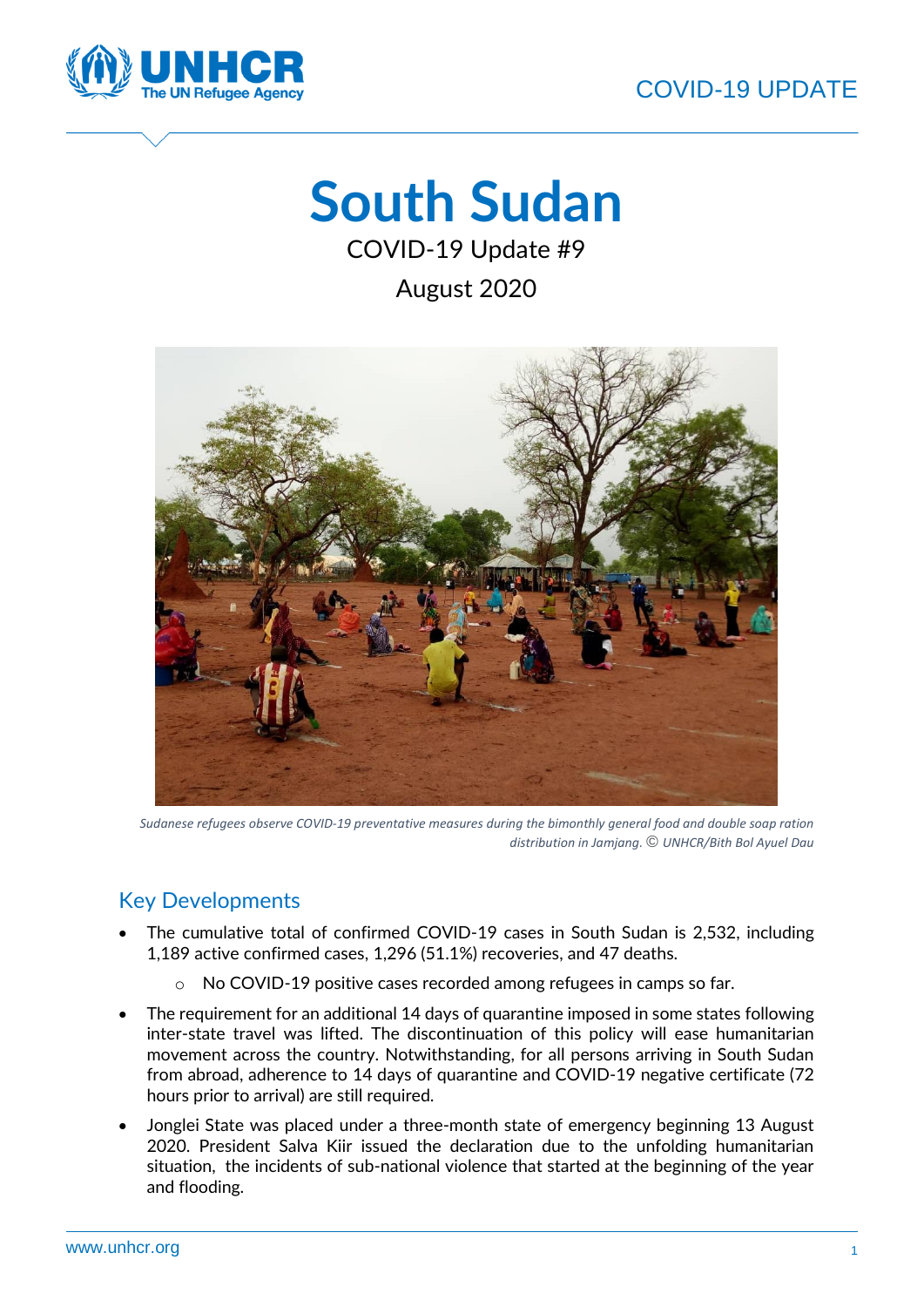

### COVID-19 Coordination

- UNHCR is participating in the National COVID-19 Steering Committee and its various technical working groups, headed by the Incident Managers from the Ministry of Health (MoH) and the World Health Organization (WHO).
- In support of the national response and preparedness efforts, UNHCR and partners are implementing contextualized COVID-19 preparedness and response as well as operation continuity plans to ensure the continued delivery of critical life-saving activities and protection interventions. In refugee hosting areas, the local COVID-19 Task Forces are cochaired by local authorities and UNHCR. Within several refugee camps, refugee leaderships have organized their own COVID-19 Task Force to better coordinate the response within their communities.
- UNHCR is working closely with its partners to share information and enhance the delivery of activities to refugees, IDPs, refugee returnees and their host communities. The national COVID-19 plan has been adapted to the local refugee contexts which includes risk communication and community engagement (with both refugee and hosting communities).

#### COVID-19 Preparedness and Response

- Five GeneXpert machines have been installed, but require cartridges, to begin COVID-19 testing at Pamir primary health care centre (PHCC), Gentile PHCC, Makpandu PHCC, Yei Civil Hospital, and Maban County hospital.
	- o COVID-19 cartridges have been dispatched by the Ministry of Health to Western Equatoria. This will allow the testing for the local population, including refugees living in the Makpandu refugee camp.
	- o For more information, listen to UNHCR Senior Public Health Officer's interview on this project [\[link\]](https://soundcloud.com/unhcrsouthsudan/unhcr-south-sudan-provides-genexpert-machine-to-boost-and-decentralize-covid-19-testing).
- In Jamjang, UNHCR's partner IRC completed the 20 square meters expansion of the Pamir PHCC laboratory, ensuring adequate functioning.



*Handwashing stations have been set up at distribution sites earlier in the year to integrate into distribution procedures. © UNHCR/Bith Bol Ayuel Dau*

- UNHCR and Jesuit Refugee Service distributed 400 pieces of soap to persons with disabilities in Maridi IDP site. Tippy taps were installed at Lalama and Maku IDP sites as a precautionary measure for COVID-19.
- Risk communication and community engagement activities continued with the use of nationally approved information materials. Awareness raising was done door-to-door, through small community level meetings respecting social distancing measures, and talk shows on local radio stations. During these activities, UNHCR and partners are also addressing rumours and misinformation about COVID-19. In Wau, over 7,474 households were reached with door to door COVID-19 messages and 16,835 persons were reached through megaphone messages. 660 face masks were distributed to volunteers and IEC materials were distributed to 1172 people.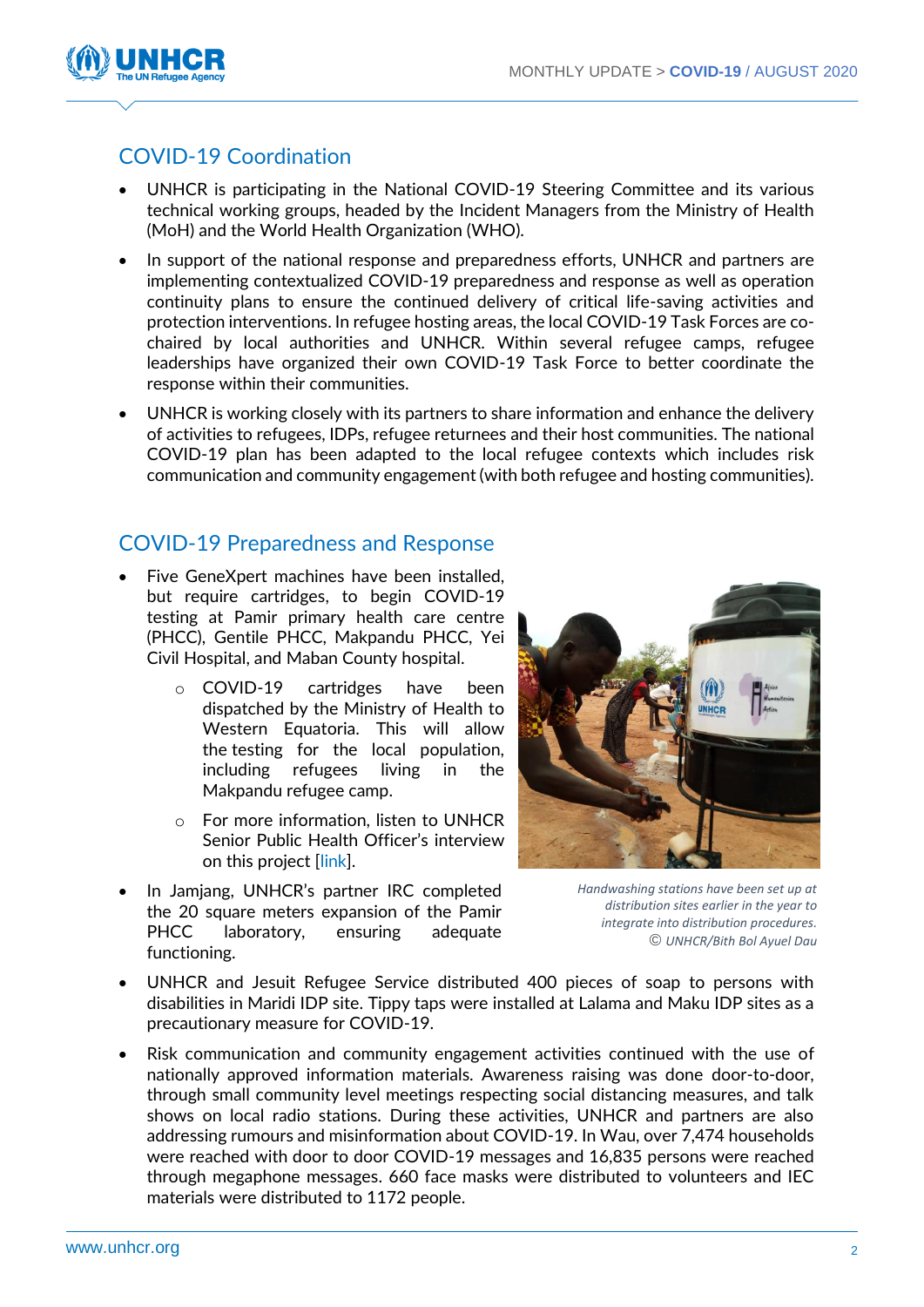

### **Protection**

- Despite COVID-19 border restrictions, cross border movements continue mostly through unofficial crossing points with no screening measures in place. In July and August 2020, the South Sudan Relief and Rehabilitation Commission, UNHCR and partners recorded 6,144 South Sudanese refugee returnees from neighbouring countries, bringing the total number of refugees who have returned in a self-organized manner to 30,281 since the outbreak of COVID-19 in the region.
- Passenger buses from Sudan have resumed cross-border transport, with some routes not having COVID-19 screening.
- UNHCR and partners are continuing to remotely register new-born babies and issue documentation. In August, a total of 483 new-born babies were registered.
- While school remain closed, until further notice due to the COVID-19 pandemic, UNHCR continues to support children and parents with education related projects.
	- $\circ$  In Maban, awareness and information dissemination sessions were conducted on prevention of teen pregnancy while being out-of-school. SGBV advocates reached a total of 1,232 community members (622 women and 610 men) in Batil and Gendrassa refugee camps.
	- $\circ$  UNHCR and Lutheran World Federation (LWF) completed a back to school survey in Ajuong Thok and Pamir refugee camps. The survey will help UNHCR and partners assess the readiness for schools re-opening considering COVID-19. The survey covered 21 preschools, 9 primary schools, 2 vocational schools and 2 secondary schools.
- In order to monitor possible protection challenges due to COVID-19 measures, UNHCR and partners conducted SGBV trend analysis in Maban. The highest trends that were reported were physical violence, psychological and emotional incidences. The root causes, mapping of risk areas and recommendations were noted to inform redress. Information dissemination was also conducted for survivors of SGBV on psychological and emotional abuse in Yusuf Batil and Doro refugee camp's women centres.
- The Protection Cluster and the Office of Human Rights created an illustrated guide presenting protection and human rights considerations for the COVID-19 response in South Sudan, to ensure maximum reach [\[link\]](https://data2.unhcr.org/en/documents/details/78563?fbclid=IwAR2SLDrLXFyDNtgZFrvH7HMpfPV-NgRKbVzXhNamMfENal4sjgu-UgpLH3U).

## **Challenges**

- Insecurity and flooding in certain areas hinder COVID-19 response in some refugee hosting areas and internally displaced settlements, especially in Central Equatoria and Jonglei.
- The most critical shortage is the lack of COVID-19 testing kits and viral transport medium (VTM). The global demand is exceeding the production and availability of testing items. There is a continued need for more personal protective equipment (PPE) to ensure the safety of health workers in UNHCR-supported facilities and other frontline workers and staff. The impact of the disruption in the regional and global supply chain is posing significant challenges.
- Changes in behaviour to promote prevention measures as well as counter stigma on COVID-19 cases continue to be a challenge among all communities – refugee, IDP, and their hosts. This is likely to have an impact also on health seeking behaviour. UNHCR and